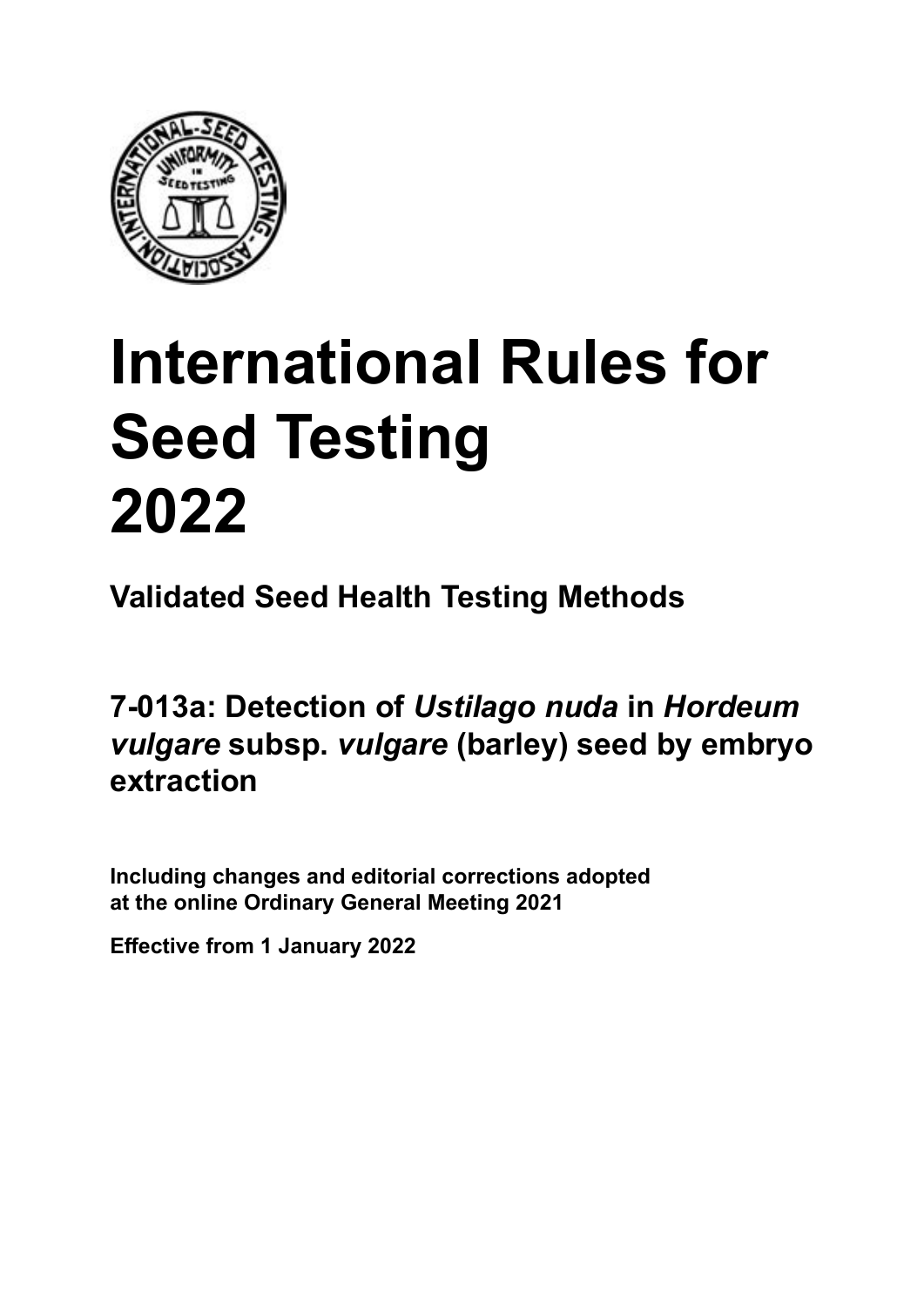## **Validation reports**

See References. Copies are available by e-mail from the<br>ISTA Secretariat at ista.office@ista.ch. ISTA Secretariat at ista.office@ista.ch.

lems relating to this method to the ISTA Seed Health Com-<br>mittee, c/o ISTA Secretariat. mittee, c/o ISTA Secretariat.<br>i Please send comments, suggestions or reports of prob-

# **Limitation de responsabilité Disclaimer**

Whilst ISTA has taken care to ensure the accuracy of the<br>methods and information described in this method description, ISTA shall not be liable for any loss or damage, etc.<br>resulting from the use of this method.<br>. resulting from the use of this method. Whilst ISTA has taken care to ensure the accuracy of the methods and information described in this method descrip-<br>tion, ISTA shall not be liable for any loss or damage, etc. tion, ISTA shall not be liable for any loss or damage, etc.<br>resulting from the use of this method.

# **Medidas de seguridad Sicherheitsmaßnahmen Sécurité Safety precautions**

Ensure you are familiar with hazard data and take Ensure you are familiar with hazard data and take<br>appropriate safety precautions, especially during weighing out of ingredients. It is assumed that persons carrying out this test are in a laboratory suitable for carrying out microbiological procedures and familiar with the principles of Good Laboratory Practice, Good Microbiological Practice, and aseptic techniques. Dispose of all waste materials in an appropriate way (e.g. autoclaving, disinfection) and in accordance with local health, environmental and safety regulations. Glade in 2. Validated Deed Health Testing holes by Safety precentions and the Sacrifice Control of the Control of the Control of the Control of the Control of the Control of the Control of the Control of the Control of the microbiological procedures and familiar with the principles<br>of Good Laboratory Practice, Good Microbiological Practice,<br>and aseptic techniques. Dispose of all waste materials in<br>an appropriate way (e.g. autoclaving, disinf fallstoffe sind auf geeignete Weise und entsprechend der vor Ort über der vor Ort über und Umwelt- und Umwelt-<br>Eine und Umwelt-Effective Counter of Nicolastic Counter of Nicolastic Counter of Nicolastic Counter of Nicolastic Counter Méthodes validations of the Counter Méthodes validations of the Counter of Nicolastic Counter Méthodes validations o of Good Laboratory Practice, Good Microbiological Practice,<br>and aseptic techniques. Dispose of all waste materials in<br>an appropriate way (e.g. autoclaving, disinfection) and in Validation reports<br>
Since The Texture 1988 and the system of the Since Theorem and the Since Theorem and the system of the Since The Since The Since The Since The Since The Since The Since The Since The Since The Since The Ensure you are familiar with hazard data and take<br>appropriate safety precautions, especially during weighing<br>out of ingredients. It is assumed that persons carrying<br>out this test are in a laboratory suitable for carrying o

# **Nota sobre el uso de traducciones Anmerkung zur Benutzung der Übersetzungen Note on the use of the translations**

The electronic version of the International Rules for Seed Testing includes the English, French, German and Spanish versions. If there are any questions on interpretation of the ISTA Rules, the English version is the definitive version. The electronic version of the International Rules for Seed Testing includes the English,<br>French, German and Spanish versions. If there are any questions on interpretation of the<br>ISTA Rules, the English version is the defin The electronic version of the International Rules for Seed Testing includes the English,<br>French, German and Spanish versions. If there are any questions on interpretation of the

Published by **Extending Association (ISTA)** The International Seed Testing Association (ISTA) Zürichstr. 50, CH-8303 Bassersdorf, Switzerland

© 2022 International Seed Testing Association (ISTA)

Alle Rechte vorbehalten. Kein Teil dieses Werkes darf in irgendwelcher Form oder durch Online ISSN 2310-3655

All rights reserved. No part of this publication may be reproduced, stored in any retrieval All rights reserved. No part of this publication may be reproduced, stored in any retrieval<br>system or transmitted in any form or by any means, electronic, mechanical, photocopying,<br>recording or otherwise, without prior per recording or otherwise, without prior permis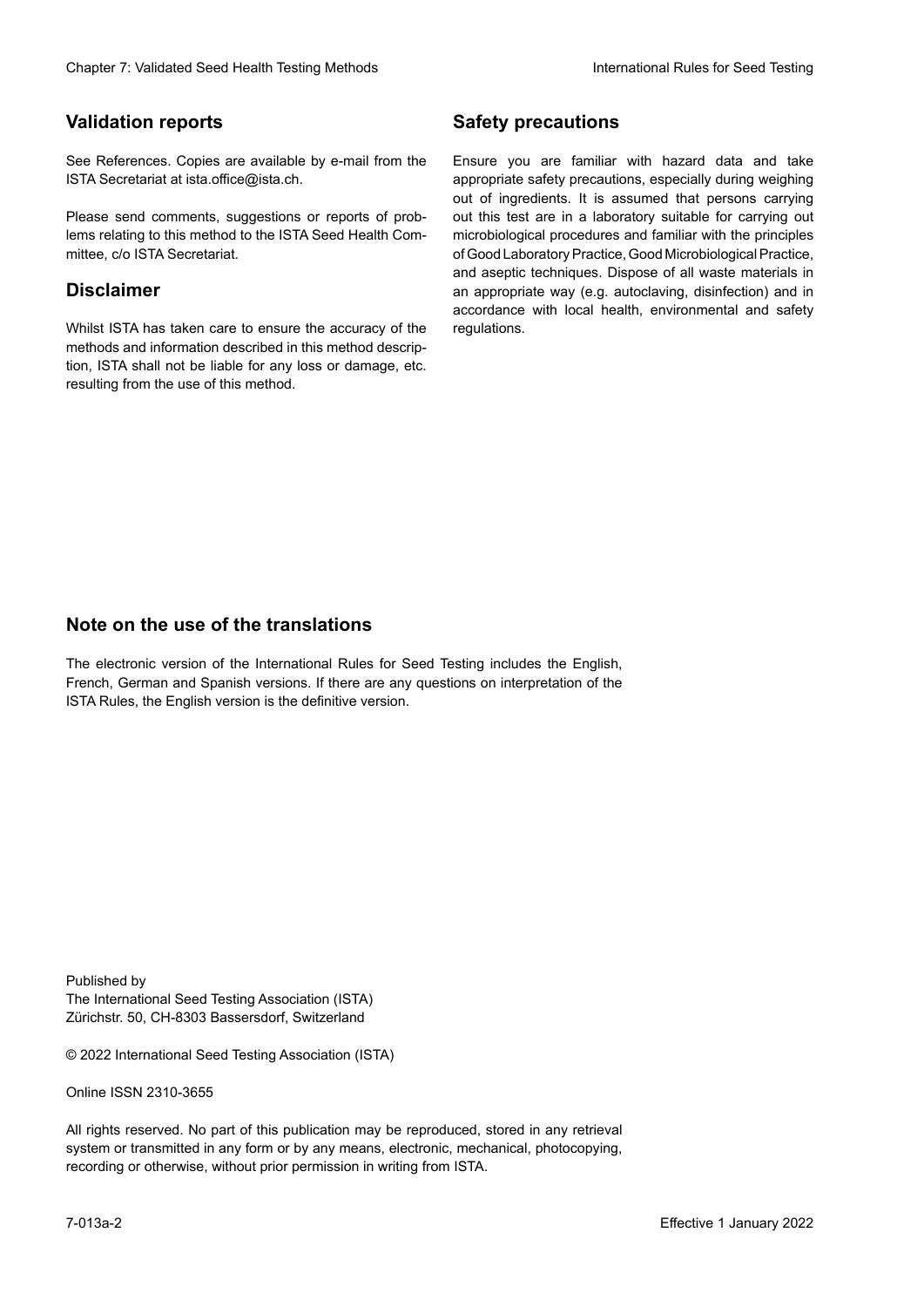# 7-013a: Detection of *Ustilago nuda* in *Hordeum vulgare* subsp. *vulgare* (barley) seed by embryo extraction

**Host:** *Hordeum vulgare* L. subsp. *vulgare* **Pathogen(s):** *Ustilago nuda* (Jens.) Rostr.

**Prepared by: ISTA-PDC Method Validation** Sub-committee

Authors: ISTA-PDC Method Validation Sub-committee

# **Revision history**

**Historial de revisiones Revisionsstand** Version 1.0, 2001-11-20

- Revised 2001-11-20 J. Sheppard, V. Cockerell
- Reprinted 2003
- Reprinted 2003<br>Version 1.1, 2008-01-01: Treated seed revised; Reporting results revised
- Version 1.2, 2012-01-01: Renumbered 7-013a following introduction of method 7-013b

Version 1.3, 2013-01-01: Definition of sample preparation 1.3, 2013-01-01: Definition des Probenumienses preparation de 7-013 à 7-013 à 7-013 à 7-013 à 7-01

- Version 1.4, 2014-01-01: Examination: comparison with positive control added
- Version 1.5, 2017-01-01: Reporting results revised

Version 1.6, 2021-01-01: Sample preparation changed to Sample size and paragraph revised; Methods revised

Version 1.7, 2022-01-01: Background, Materials, Methods, Media and solutions, and Validation references revised » révised revised and  $\mathcal{M}$ , "Methoden und Lösun-

### dos, Medios y soluciones, y Referencias de validación **Background Hintergrund** « Méthodes », « Méthodes » et « Etudes de « Etudes de « Etudes de « Etudes de « Etudes de « Etudes de « Etudes

book of Seed Health Testing in November 1964 as S.3. Scientific Services, East Craigs, Edinburgh, Scotland. Scientific Services, East Craigs, Edinburgh, Scotland.<br>The method was incorporated into the newly revised An-The method was incorporated into the newly revised  $An$ -<br>nexe to Chapter 7 in 2002 from the 1999 edition of the ISTA Rules. The method was reviewed by the ISTA Seed Health Committee (SHC) in 2006 (Cockerell & Koenraadt, 2007) with the recommendation to accept for a further five years. No. 25 and revised in 1988 by W J Rennie, Agricultural ISTA Rules. The method was reviewed by the ISTA Seed<br>Health Committee (SHC) in 2006 (Cockerell & Koen-<br>raadt, 2007) with the recommendation to accept for a fur-<br>ther five years.<br>**Based on a method validation study carried** This method was originally published in the *ISTA Hand*raadt, 2007) with the recommendation to accept for a fur-

Based on a method validation study carried out by Science and Advice for Scottish Agriculture (SASA) Based on a method validation study carried out by<br>Science and Advice for Scottish Agriculture (SASA)<br>for the ISTA Seed Health Committee, coupled to a Proficiency Test (PT) and a report 'Using methyl blue to ficiency Test (PT) and a report 'Using methyl blue to<br>stain *Ustilago nuda* hyphae in ISTA Methods 7-013a and 7-013b', an option of methyl blue stain was added and 7-013b', an option of methyl blue stain was added and could help laboratories that have difficulty identifying **Statistical hyphae in the scutellum.** The statistical methods 7-013a and 7-013a and 7-013a and 7-013a and 7-013a and 7-013a and 7-013a and 7-013a and 7-013a and 7-013a and 7-013a and 7-013a and 7-013a and 7-013a and 7-013

# **Safety precautions**

When preparing the aqueous sodium hydroxide solution, it is essential that the operation is carried out in a wellventilated room; the analyst should wear full protective clothing.

This procedure may involve the handling of chemiwith the risks attributed to chemical treatments by reference to the material safety data sheets. Contact by inhalation, skin absorption or ingestion must be avoided.<br> cally treated seed. Analysts should familiarise themselves

### Este procedimiento puede implicar el manejo de semi-**Treated seed** sprechenden Sicherheitsdatenblätter der verwendeten Ce procédé peut comporter la manipulation de se-

This method can be used to detect *Ustilago nuda* in untreated seed and in seed where a chemical seed treatment treated seed and in seed where a chemical seed treatment<br>has been applied. (Definition of treatment: any process, **Semilla tratada** physical, biological or chemical, to which a seed lot is **Semences traitées** submitted. See 7.2.3.)

### Este método puede ser usado para la detección de Ustilago wendet werden. (Definition "Behandlung": jegliches Ver-Cette méthode peut être employée pour détecter *Ustilago* **Sample size** unbehandeltem und behandeltem (gebeiztem) Saatgut ver-

The sample (total number of seeds tested) and subsample size to be tested depend on the desired tolerance standard (maximum acceptable percentage of seeds infested) and **Tamaño de la muestra** ing sample consists of 100–120 g containing 2000–4000 are examined. propagules per seed which can be detected). The workseeds depending on TSW. A minimum of 1000 embryos detection limit (theoretical minimum number of pathogen The sample (total number of seeds tested) and subsample size to be tested depend on the desired tolerance standard (maximum acceptable percentage of seeds infested) and detection limit (theoretical minimum number of pathogen

### tolerancia estándar deseada (porcentaje máximo aceptable de semillas infektive detection (número einheiten pro *Materials*) y detection en einheiten ein einheiten pro *Materials* zentsatz der befallenen Samen) und der Nachweisgrenze tées) et la taille des sous-échantillons à tester des sous-échantillons à tester de semences infestées (pour<br>Limite de semences infestées infestées infestées) et de la limite de semences infestées infestées infestées i

**Reference material:** seed known to be infected or other<br>appropriate material appropriate material semillas, dependienten. Es werden mindestens 1000 semi-**Incubator:** operating at  $20 \pm 2$  °C mesh size can be useful; see point 2.3) magnification **5** % sodium hydroxide: see below **Lactic acid solution:** see below **Solution:** see below **Optional methyl blue:** see below **Maschenge:** 1 mm  $\alpha$  **Glycerine**) **Prepared by:** ISTA-PIX: Mediod Validation with semi-algebraic distortion is because solution of the Single state of the main semi-algebraic distortion in the same state of the main semi-algebraic distortion in the semi-a **Prepared by:** ISTA-PIX: Mediod Validation<br>
3 We preparate the special that the special in African Measure Societies<br>
3 (also contribute Social Validation Sub-correction<br>
3 (also contribute Social Validation Sub-correctio 2000 à 4000 semences selon la MMS. Un minimum de **Fume cupboard** Brass sieves: 1 mm mesh (2 additional sieves of larger International Rules for Seed Testing Chapter 2: Units and Contact Testing Chapter 1: Validated Seed Testing Chapter 2: Validated Chapter 2: Validated Chapter 2: Validated Chapter 2: Validated Validated Seed Health Testing **Microscope:** with substage illumination, **×**25 and **×**50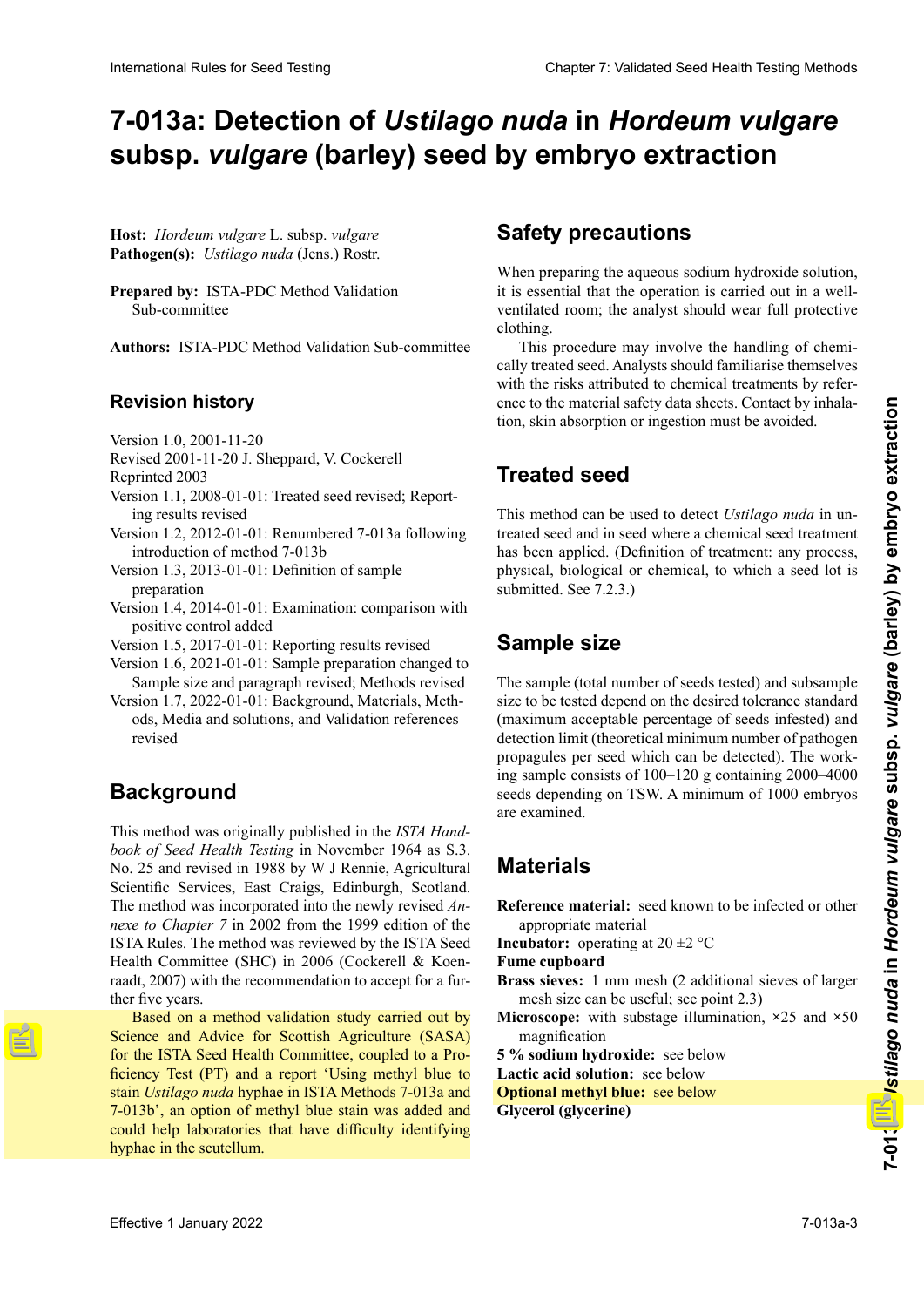# **Microscopio:** con iluminación proveniente desde debajo **5 % Natriumhydroxid-Lösung:** siehe unten **Microscope :** avec éclairage par le dessous, **×**25 et **×**50 **Sample preparation**

This test can be carried out on both treated and untreated seed. Further sample replicates can be tested if required.

### **Glicerol (glicerina) Probenvorbereitung Methods**

- 1. Extraction and clearing of embryos
- ous solution of sodium hydroxide (NaOH) and maintain at 20  $\rm{^{\circ}C}$  for 24 h. 1.1 Place the seeds in 1 l of a freshly prepared 5 % aque-

**CCP** A weaker solution of NaOH or a lower temperature makes extraction difficult.

- to a suitable container and washed in warm water to tened pericarps. separate the embryos, which appear through the sof-1.2 After soaking, the entire sample should be transferred
- tened pericarps.<br>1.3 Collect the embryos in a sieve of 1 mm mesh. Additional sieves of larger mesh can be used to collect pieces of endosperm and chaff.
- 1.4 Transfer the embryos to a mixture of equal quantities 1.4 Transfer the embryos to a mixture of equal quantities<br>of glycerol and water in which further separation of<br>the embryos and chaff can be made. the embryos and chaff can be made.
- 1.5.1 Transfer the embryos to a beaker containing  $50$  ml of lactic acid solution and clear them by maintaining the lactic acid solution at boiling point for up to 5 min in a fume cupboard; or  $1.3$  Recolection in tax functiones en un taminate  $1.3$  Records and malla de  $1.3$  Records and  $1.3$  Records and  $1.3$  Records and  $1.3$  Records and  $1.3$  Records and  $1.3$  Records and  $1.3$  Records and  $1.3$  Records and 1.5.1 Transfer the embryos to a beaker containing 50 ml<br>of lactic acid solution and clear them by maintain-<br>ing the lactic acid solution at boiling point for up the embryos and chaff can be made.<br>1.5.1 Transfer the embryos to a beaker containing 50 ml<br>of lactic acid solution and clear them by maintain-
- to 5 min in a fume cupboard; or<br>1.5.2 Transfer the embryos to a beaker containing 50 ml of lactic acid solution with methyl blue and clear them by maintaining the lactic acid solution at them by maintaining the lactic acid solution at boiling point for up to 5 min in a fume cupboard.
- boiling point for up to 5 min in a fume cupboard.<br>1.6 Transfer the embryos to fresh glycerol for examination. The scutellum becomes more transparent when embryos are left in glycerol for 1–2 h, making exami-<br>nation easier. nation easier. tion. The scutellum becomes more transparent when<br>embryos are left in glycerol for  $1-2$  h, making exami-<br>nation easier.<br>2. Examination<br>2.1 Examine embryos at  $\times 16-25$  magnification with ad-
- 2. Examination
- equate substage illumination for the characteristic golden brown mycelium of U. nuda. golden brown mycelium of *U. nuda*.
- $2.2$  Mycelium is approximately 3  $\mu$ m thick, is golden brown in colour and visible without a stain (Fig. 1). equate substage illumination for the characteristic<br>golden brown mycelium of U. *nuda*.<br>2.2 Mycelium is approximately 3  $\mu$ m thick, is golden<br>brown in colour and visible without a stain (Fig. 1).<br>Infection may vary from phae to complete invasion of the scutellum tissues. phae to complete invasion of the scutellum tissues.<br>Occasionally fungi other than *U. nuda* occur in the<br>scutellum but are usually darker in colour and quite scutellum but are usually darker in colour and quite scutellum but are usually darker in colour and quite distinct. When cell walls become discoloured they distinct. When cell walls become discoloured they may be confused with mycelium of  $U$ . *nuda*, but this can be checked by examination at **×**50 or higher magnification (Fig. 2). Compare with positive control (reference material). erence material). CUR A restate of the control of the transition of the control of the same of the same of the control of the same of the same of the same of the control of the same of the same of the same of the control of the same of the **Enter the computer of the state of the state of the state of the state of the pulsar state of the state of the state of the state of the state of the state of the state of the state of the state of the state of the state** Chevar 7 Validian's searlined in the basic control in the basic internal fixed for the Tault of the Barnet Chevar Chevar Chevar Chevar Chevar Chevar Chevar Chevar Chevar Chevar Chevar Chevar Chevar Chevar Chevar Chevar Ch **EVALUATE AND CONTROL INTERNATIONAL ENERGY CONTROL INTERNATIONAL CONTROL CONTROL CONTROL CONTROL CONTROL CONTROL CONTROL CONTROL CONTROL CONTROL CONTROL CONTROL CONTROL CONTROL CONTROL CONTROL CONTROL CONTROL CONTROL CONT** Equivale container in which is a smaller container in the signal state in the signal Working Sheet measure of the material state of the material state of the material state of the material state of the container of the st

# de *U. nuda* se presentan en el escutelo, pero general-**General methods**

Reporting results: The result of a seed health test should indicate the scientific name of the pathogen detected and the test method used. When reported on an ISTA Certificate, results are entered under 'Other Determinations'. porting results: The result of a seed health test should indicate the scientific name of the pathogen detected and the test method used. When reported on should indicate the scientific name of the pathogen

ed), the results must be reported as 'not detected'. cate the percentage of infected seeds. The report must indicate the number of seeds tested. In the case of a negative result (pathogen not detect-In the case of a positive result, the report must indi-

#### del patógeno detectado y el método de análisis usado. **Quality assurance** minations» dans le Bulletin ISTA.

# Critical control points (CCP)

Where the wording of the original Working Sheet suggests that an action is critical this has been marked with CCP.

### indicar el porcentaje de semillas infectadas. **Qualitätssicherung Assurance qualité Media and solutions**

#### **5 % sodium hydroxide solution 5 % sodium hydroxide solution – option A**

The exact concentration of the sodium hydroxide solution<br>is not critical. is not critical.

**Sodium hydroxide pellets:** 50 g **Cold tap water:** 11

# **Preparation**

- 1. Weigh 50 g sodium hydroxide pellets.
- 2. Dissolve sodium hydroxide pellets in 1 l of cold tap completely dissolved and this necessitates constant stirring with a metal rod. water. It is important to ensure that all the pellets are

# **5** % sodium hydroxide solution – option B

**Preparation** 2. Naoh-Pellets in 1 l kaltem Leitungswasser lösen. Es et al. 1 l kaltem Leitungswasser lösen. Es Sodium hydroxide can be purchased as 50 % stock solution. L de la component froide. Il est important de set important de s'assu-

**Sodium hydroxide 50 %solution:** 100 ml **Cold tap water:** 900 ml

## **Preparation**

Add 100 ml of 50 % stock solution to 900 ml cold tap L'hydroxide de sodium peut être acheté en tant que solution peut être acheté en tant que soluwater.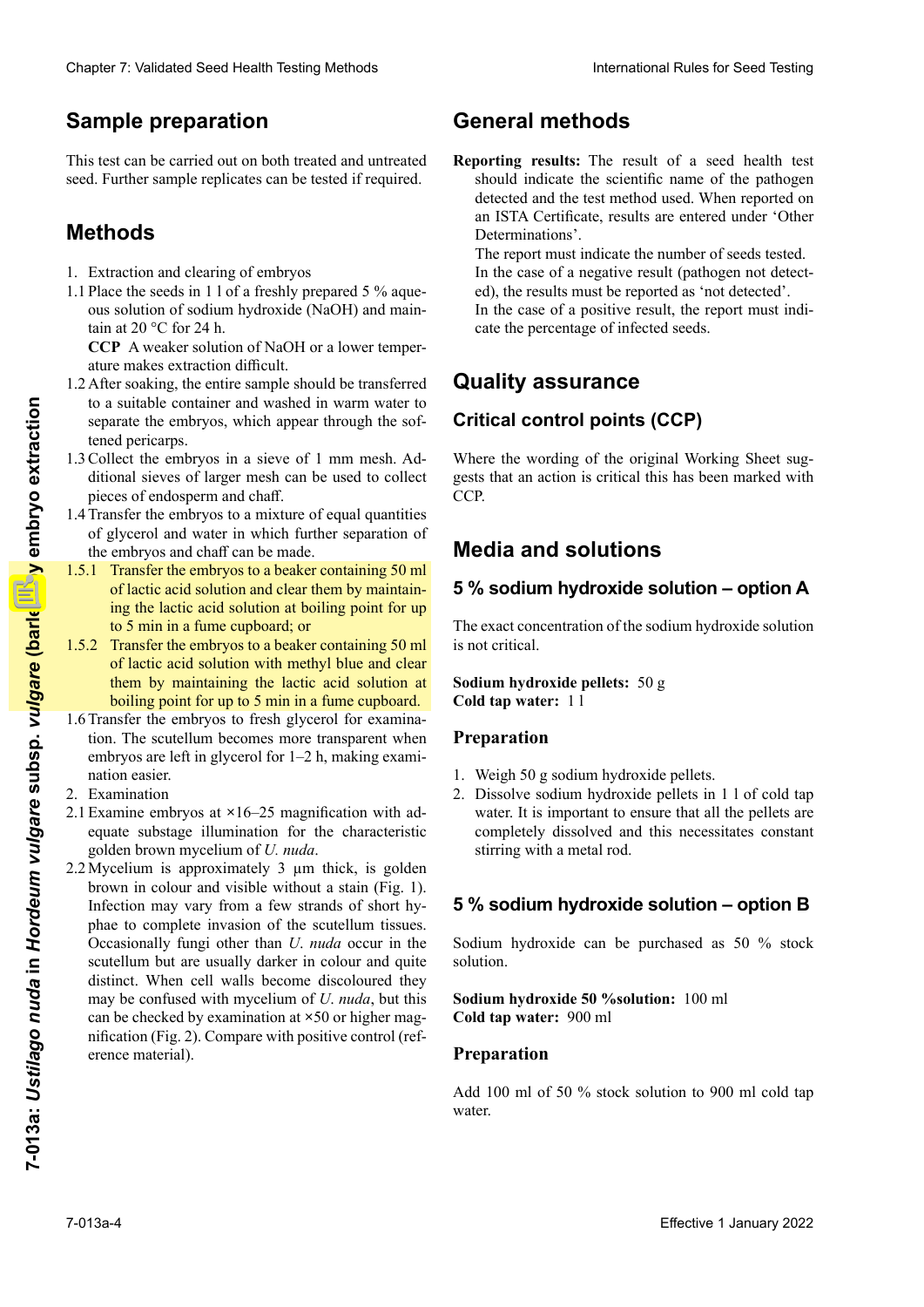



**Figure 1.** Infected embryo, smut mycelium at S in scutellum.



**Figure 2.** Smut mycelium in scutellum.